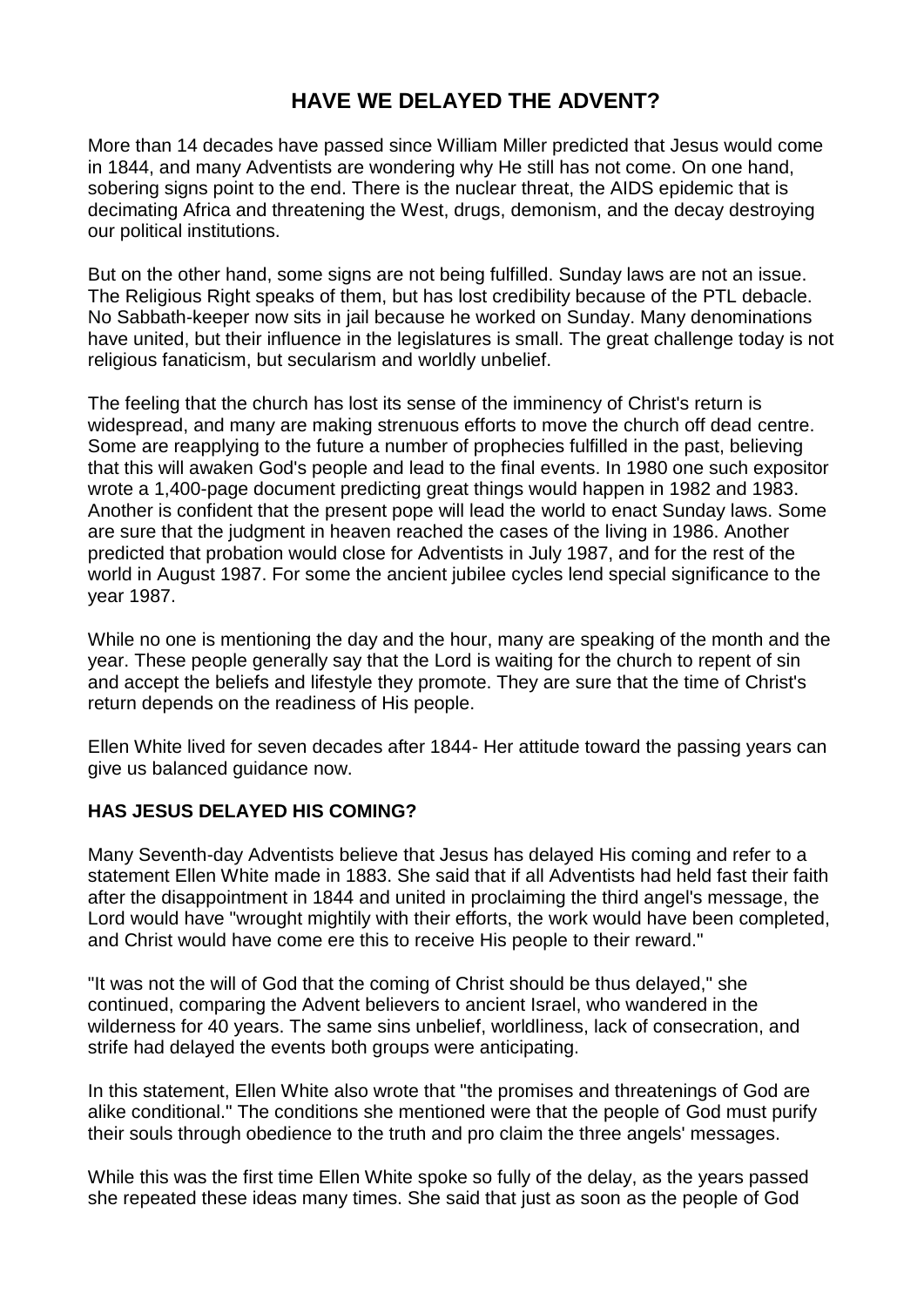were sealed in their foreheads and thus prepared for the shaking, Christ would come. At times she compared the believers to soldiers who had not done their duty, or plants that should have been bearing fruit. If they had been faithful, they would have quickly sown the world with the seed of the gospel, but because they had not done their duty the work was far behind where it should have been.

In 1892 Ellen White wrote that the final events are tied to the revelation of Christ's righteousness that began in 1888: "The time of test is just upon us, for the loud cry of the third angel has already begun in the revelation of the righteousness of Christ, the sinpardoning Redeemer. This is the beginning of the light of the angel whose glory shall fill the whole earth."

Many have concluded from this latter statement that the time of Christ's return depends on this one condition the rev elation of the righteousness of Christ. But this statement should be read in the context of the whole article, and in connection with everything else she wrote on the loud cry. In 1858, for instance, she wrote of the loud cry going to the poor slaves. In 1888 she connected the loud cry with the second and third angels' messages, with special emphasis on the Sabbath. And in 1909 she said that during the loud cry, love would triumph over race prejudice.

It is clear, then, that the 1892 statement is part of a larger picture and should not be taken by itself. We must remember that Ellen White wrote as if all the final events were either beginning or immediately impending. None of her statements can be used to set dates. In 1891 she preached a sermon entitled "It Is Not for You to Know the Times and the Seasons. " In this sermon she said, "I have no specific time of which to speak when the outpouring of the Holy Spirit will take place, when the mighty angel will come down from heaven, and unite with the third angel in closing up the work for this world; my message is that our only safety is in being ready for the heavenly refreshing, having our lamps trimmed and burning."

In *Christ's Object Lessons*, we find the oft-quoted statement "When the character of Christ shall be perfectly reproduced in His people, then He will come to claim them as His own.

"It is the privilege of every Christian not only to look for but to hasten the coming of our Lord Jesus Christ (2 [Peter](https://biblia.com/bible/esv/2%20Pet%203.12) 3:12, margin). Were all who profess His name bearing fruit to His glory, how quickly the whole world would be sown with the seed of the gospel. Quickly the last great harvest would be ripened, and Christ would come to gather the precious grain."

Along similar lines, Ellen White said that if the young of the church were a well-trained army, the Lord would come soon; and that when the members do their work at home and abroad, the world will soon be warned and the Lord will come.

So Ellen White was very clear in saying that Jesus has delayed His coming, and that by holy living and diligent witnessing we can hasten it.

#### **IMPLICATIONS OF THE DELAYED ADVENT**

But as the decades pass, questions come to our minds. Since God must know when Jesus will come, how can we speak of delay? How can we harmonize His sovereignty His control of the time of the Advent with our free will our part in hastening or delaying the Ad vent? How long will He allow us to hinder the climax of His plans?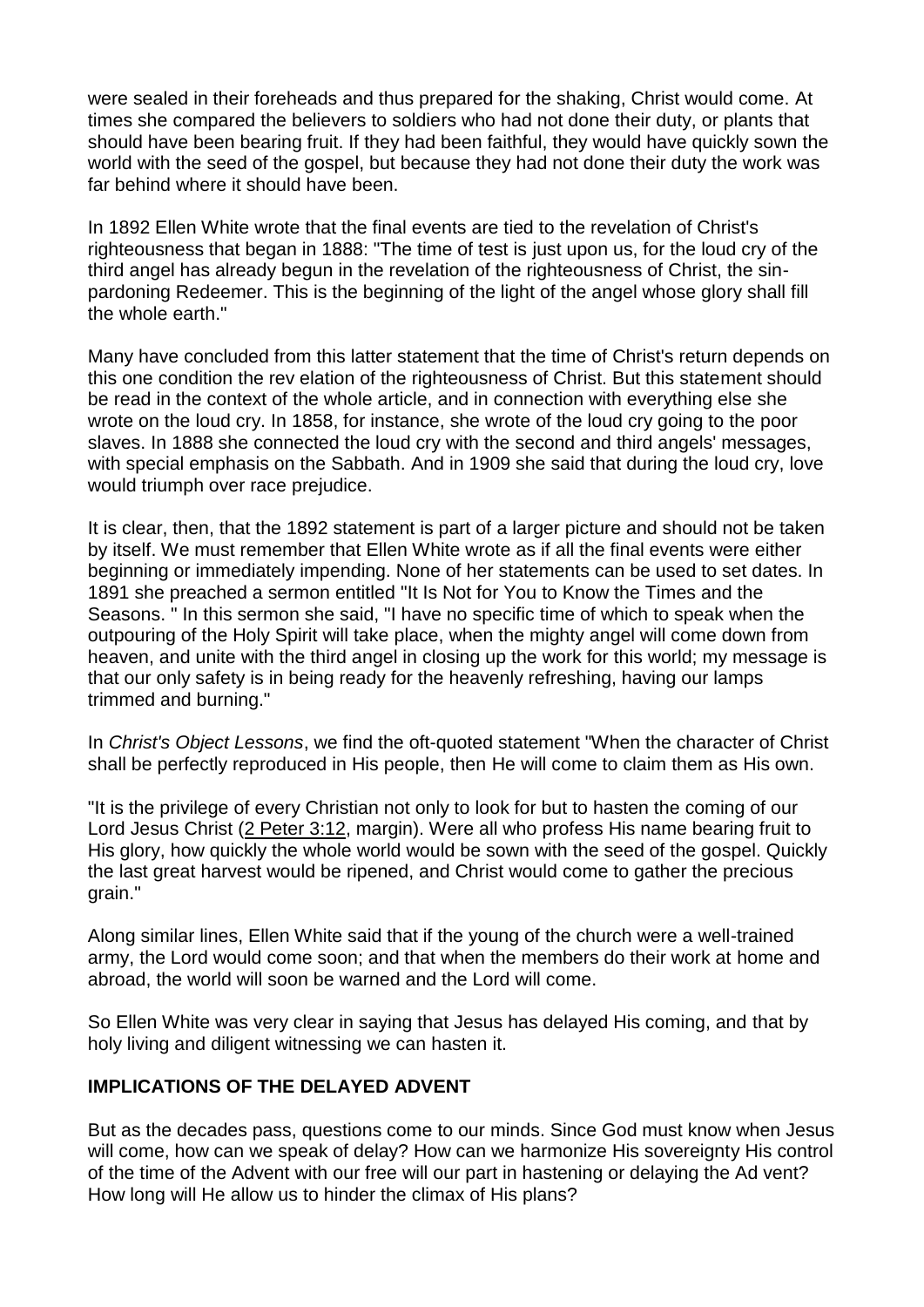If He is waiting for us to attain a level of holiness never seen before, will we ever meet that prerequisite? And as to preaching the gospel to all the world, how can we do it when people keep dying and giving birth? Is only Adventist preaching of the gospel acceptable?

We hear many answers to these questions. Some focus on repentance and righteousness by faith, particularly during this year's centennial anniversary of the 1888 General Conference. Others emphasize behavior and standards; and yet others point to the task to be done for the world.

Every reformer says, "I have the answer! Follow me, and the Lord will come!" While their answers vary, all seem to agree that translation righteousness is greater than resurrectionrighteousness, and that Adventists must therefore do some thing never done before. Some are in despair because they do not see Adventists doing it. The Laodicean church is still the Laodicean church!

What would Ellen White say about all this? Did she intend to destroy our hope with her exhortations? Did she set up standards that God's people cannot meet? Did she blame faithful believers for others' unfaithfulness? Did she make the return of Christ contingent on holiness or the witness of His people?

The answer is that so far we have examined only one side of what she wrote on this question, and thus have drawn a skewed picture. Ellen White did say that Christ has delayed His coming, but that is not all she said. Let us consider the other side of her thought.

### **IS THE TIME OF JESUS' COMING FIXED?**

While Ellen White wrote often of delay, she mentioned even more frequently the certainty and nearness of Jesus' coming. In 1888 she indicated that though it seemed that Jesus was tarrying, He really wasn't. "We are not impatient. If the vision tarry, wait for it, for it will surely come, it will not tarry. Although disappointed, our faith has not failed, and we have not drawn back to perdition. The apparent tarrying is not so in reality, for at the appointed time our Lord will come."

God does have a day and hour. Ellen White heard it in her first vision, although the Lord did not allow her to reveal it. The same letter quoted above explains, "I have not the slightest knowledge as to the time spoken by the voice of God. I heard the hour proclaimed, but had no remembrance of that hour after I came out of vision."

In 1888 there was an attempt to get Congress to pass a national Sunday law. Adventists saw this attempt as fulfilling what they had been proclaiming for 40 years. The final crisis seemed to be at hand, but the church was not ready—neither in the members' personal experience nor in their work for the world. Ellen White urged Adventists to pray for a respite so they would have time to do their neglected work. She did not believe it was the right time for their liberties to be restricted. What she wrote in this chapter casts a different light upon the 1883 statements that suggest that the end will not come until the church has finished its work. In 1889 the final events seemed to have started even though the church had not done its work.

Another evidence of a fixed time for Christ's coming is found in Ellen White's view of God's sovereignty. The great prophecies of the Bible show His control over all things. "Like the stars in the vast circuit of their appointed path, God's purposes know no haste and no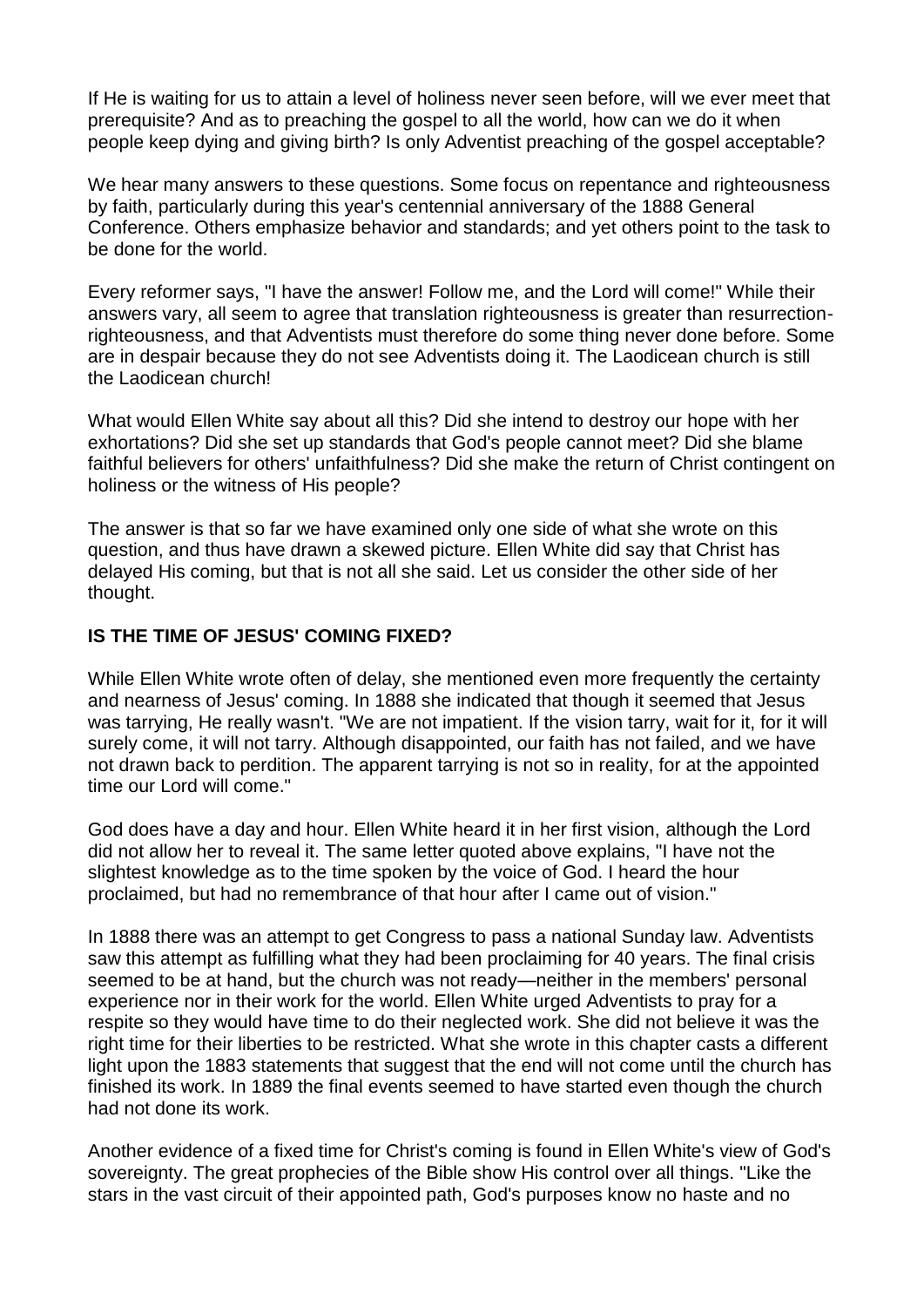delay." When God's great clock indicated the hour appointed in [Daniel](https://biblia.com/bible/esv/Dan%209.24-%2027) 9:24- 27, Jesus was born in Bethlehem.

In Ezekiel's vision of God's glory, Mrs. White saw symbols of God's power over earthly rulers. The hand under the wings of the cherubim showed that human events are under divine control. God works out His purposes through the movements of the nations.

God is also sovereign in the church. He guarantees that the church will be successful in its mission to the world: "The cause of present truth ... is destined to triumph gloriously." In the last generation the parable of the mustard seed will reach "a signal and triumphant fulfilment," and the warning message will go to all the world to "take out of them a people for his name (Acts [15:14\)](https://biblia.com/bible/esv/Acts%2015.14)."

Reformers who are discouraged at the state of the church can take heart from Ellen White's faith in God's power: "It is divine power that gives success. Those whom God employs as His messengers are not to feel that His work is dependent on them. Finite beings are not left to carry this burden of responsibility. He who slumbers not, who is continually at work for the accomplishment of His designs, will carry forward His work."

So the sovereignty of God is our assurance. If necessary, He will finish His work Himself. But if we think only of His sovereignty, we may sink into sinful apathy. If God has a schedule and we can neither hasten nor delay it, why should we do anything at all? Thus taking either stream of Ellen White's thought by itself poses dangers.

### **HARMONIZING DELAY AND NEARNESS**

How could Ellen White write of delay in 1883 but say it was "not so in reality" in 1888? How can we harmonize delay and nearness?

Here we have two ways of looking at the same event. From our viewpoint, there has been a delay because we have not done the work we should have. But from God's viewpoint, there is no delay. He has not put His plans entirely in our hands. He is sovereign; He is in control; He has His "appointed time."

Ellen White certainly taught that Christ was coming soon. In 1888 she wrote: "The angels of God in their mes sages to men represent time as very short. Thus it has always been presented to me. It is true that time has continued longer than we expected in the early days of this message. Our Saviour did not appear as soon as we hoped. But has the word of the Lord failed? Never! It should be remembered that the promises and threatenings of God are alike conditional."

Here we see both nearness and delay. But we see something more. In the following paragraphs Sister White says more about conditions to be met than about time. She never refers to time as a bare piece of information. Delay takes second place to exhortations. She speaks of the third angel's message and Sabbath reform, and then calls God's people to purify their souls through obedience to the truth. She says it is the unbelief, worldliness, unconsecration, and strife among the Lord's professed people that have kept them in the world so many years.

The one who believes in the soon coming of Christ shows it by holy living and diligent witnessing. The one who believes His coming is delayed shows it by his sins. It is the wicked servant who says in his heart that the master is delayed.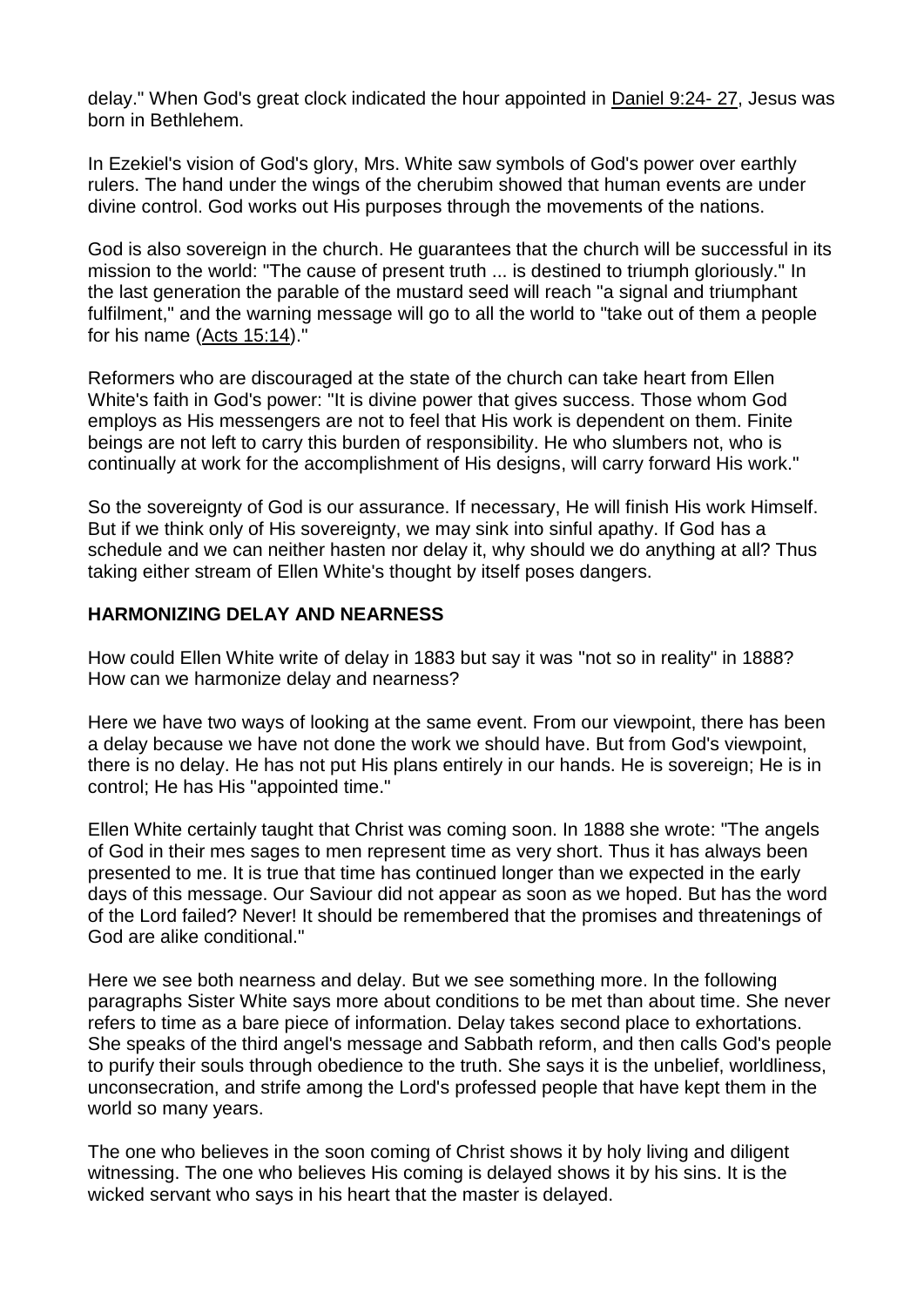Ellen White once rebuked a worker's wife: "I saw that for some time past, Sister J has had a rebellious spirit, has been self-willed. ... I saw that she did not bring the coming of the Lord as near as she should, and that her mind, instead of being at Rochester, should be all swallowed up in the work of God, and she should be seeking opportunities to help her husband, to hold up his hands, and to labour wherever there was an opportunity."

When Ellen White wrote of the true Advent spirit and of the woman who did not "bring the coming of the Lord as near as she should," she was speaking more about preparation than about time.

A people will be ready when the Lord comes. Their spots and stains will be re moved beforehand pride, passion, slothfulness, envy, evil-surmisings, and evil-speaking. These "spots" bring all Ellen White's exhortations. She insisted that the work of overcoming sin must be done in this life: not one error of character will be removed when Christ comes.

When we turn to the "nearness" stream of Ellen White's writings, we find that here also the question of time took second place to exhortation. In fact, she complements her statements that unbelief and sin have delayed Christ's coming with statements that we must overcome unbelief and sin because He is coming soon. Whether we think of nearness or delay, our duties are the same: We should "live and act wholly in reference to the coming of the Son of man." We are to be so filled with the spirit of Christ's advent that whether we are found working in the field, building a house, or preaching the Word, we shall be ready for Him.

Those who expect Jesus to come soon will wait, watch, work, and pray. Waiting and watching show that we are strangers and pilgrims on earth; while others seek earthly treasure and live as though the time is long, we are seeking the better, heavenly country. Working means improving our talents for Christ and working for souls. By waiting, watching, praying, and working we cultivate heart-holiness.

While those Adventists who brood over last-day events rely heavily on Mrs. White's writings, she herself made no charts of the future. Such charts are usually based on compilations of quotations, and always vary with the compiler. They stir up excitement; they increase prayer meeting attendance but things may not work out as predicted. There is danger in crying "Wolf! Wolf!" too often. Ellen White did not say we should watch the signs of the times. Rather, she counselled us to watch for the least unholy promptings of our natures. We are to watch and pray as though each day were our last; we are to be sober, but "not to cherish sadness and gloom."

As to our duty to witness, we find Ellen White exhorting us to speak to everyone we meet because our time for work will soon be past; we have only a little while to urge the warfare. In 1904 she wrote that because the Lord will very soon arise to shake the earth, there is not time for trivial things.

Repeatedly she said that the end is near, but there is a great work to be done: how diligently we must do it! Vigilance and fidelity have always been required, but because the end is near, Ellen White urges us to double diligence. The message must be given: "We have warnings now which we may give, a work now which we may do; but soon it will be more difficult than we can imagine." (How truly this 1900 prediction has been fulfilled in this century!)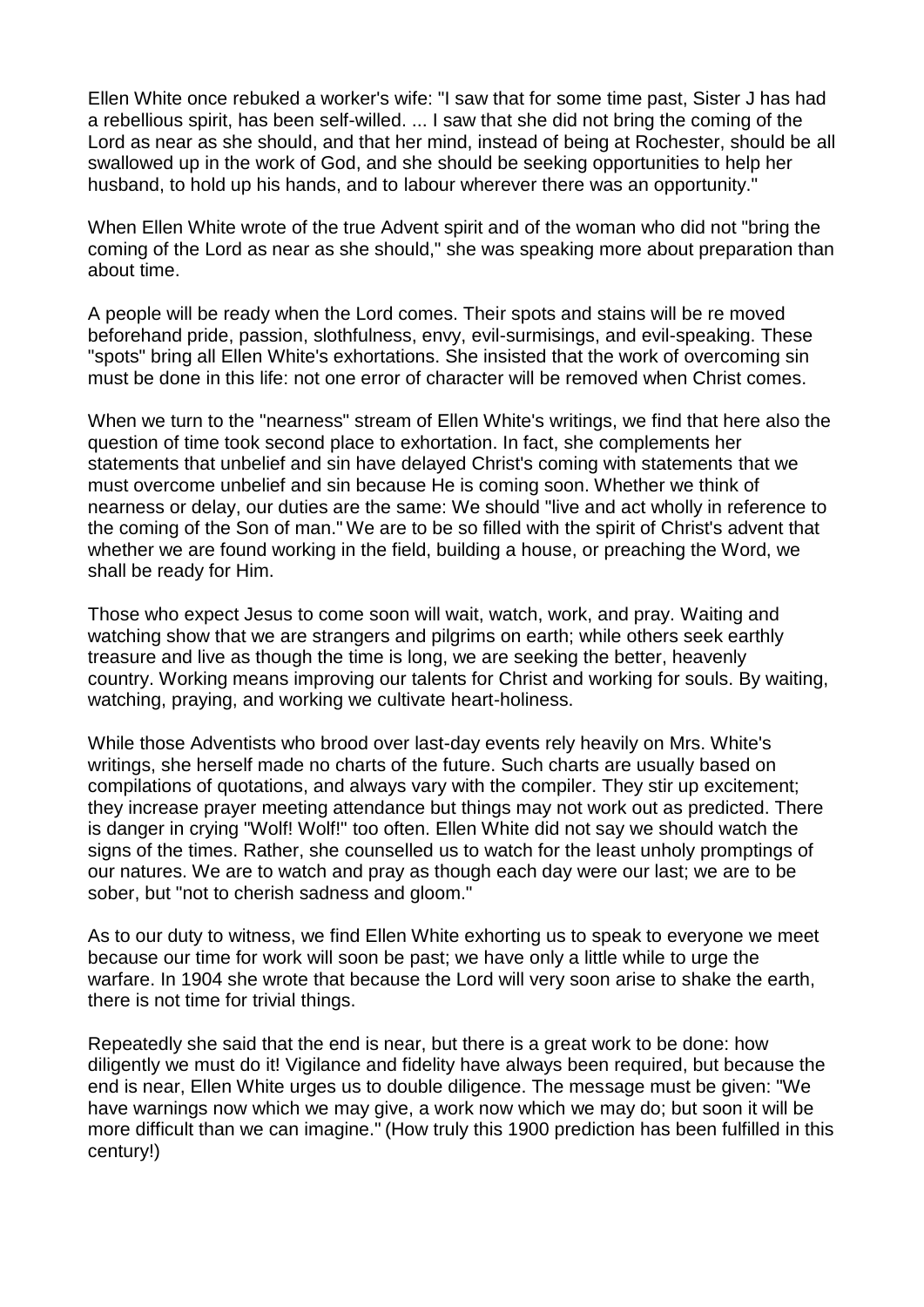The nearness of Christ's coming is also the motivation underlying our publishing houses, sanitariums, schools, food factories, and restaurants. Institutions are long-range projects, but they give standing to the work and help proclaim the three angels' messages. We must work until the Lord bids us "make no further effort to build meeting-houses and establish schools, sanitariums, and publishing institutions. . . .

"[We must] increase the facilities that a great work may be done in a short time."

We must be constantly at our task until the Lord says it is done. We will not be ready for His coming if we are not. Ellen White emphasized doing the work and living the life rather than calculating the time. Only God knows when the end will be, but we must always work and live in the belief that it is near. To ask "When?" is to ask the wrong question; rather, we ought to ask how to be ready whenever it will be.

### **WHAT ABOUT END-TIME PERFECTION?**

Will the church ever reach the point where it will be without "spot, or wrinkle, or any such thing," ready "to stand in the sight of a holy God without a mediator"? This seems to imply sinless perfection. How is it to be done?

Ellen White never claimed to be perfect herself. Shortly before she died she said, "I do not say that I am perfect, but I am trying to be perfect. I do not expect others to be perfect; and if I could not associate with my brothers and sisters who are not perfect, I do not know what I should do.

"I try to treat the matter the best that I can, and am thankful that I have a spirit of uplifting and not a spirit of crushing down. . . . No one is perfect. If one were perfect, he would be prepared for heaven. As long as we are not perfect, we have a work to do to get ready to be perfect. We have a mighty Saviour. . . .

"I rejoice that I have that faith that takes hold of the promises of God that works by love and sanctifies the soul."

"We have a mighty Saviour." That is the secret of being ready for His coming. He is our righteousness, just as He was the righteousness of all our fathers who died in faith.

God's part in preparing me for translation is to forgive my sins and impute Christ's righteousness to me, and then to cause me to grow from grace to grace, from strength to strength, from character to character. My part is to believe His promises, confess my sins, give myself to Him, and will to serve Him. As I believe that I am cleansed, God supplies the fact Christ binds up my wounds and cleanses me from all impurity.

These blessings that give us our title and fitness for heaven are beautifully described in *Steps to Christ*, pages 50 and 51. There Ellen White says that we must will to serve Christ and believe His promise of forgiveness and cleansing "It is so if you believe it." It is His will to cleanse us from sin, to make us His children and enable us to live a holy life. "So we may ask for these blessings, and believe that we receive them, and thank God that we have received them."

We can summarize Ellen White's exhortations by likening her to someone running a race. In the Millerite movement of 1842-1844 she was a sprinter in a hundred-yard dash. She put everything she had into the revival—her money, her efforts, her prayers—everything.